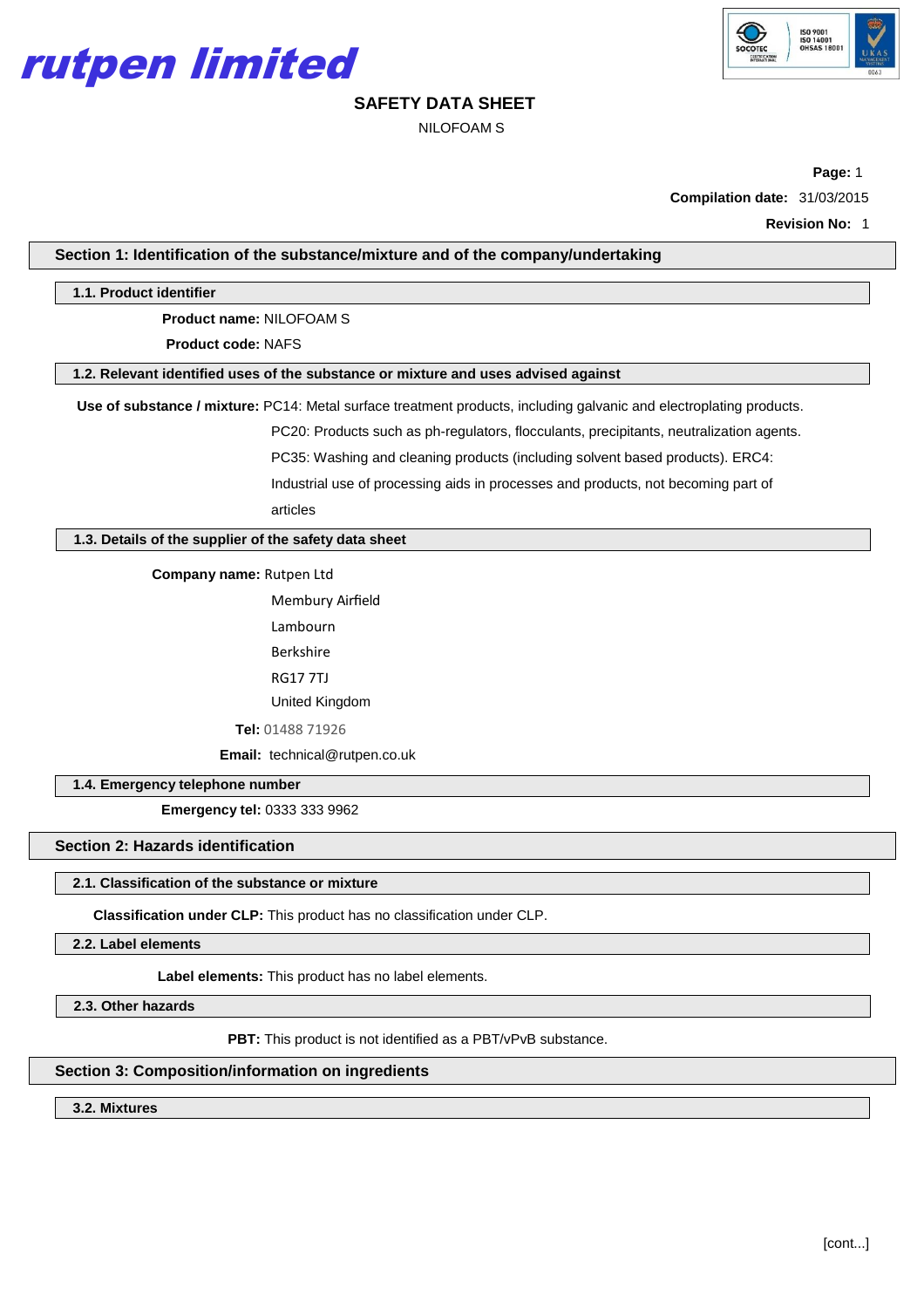



### NILOFOAM S

**Page:** 2

|  |  | <b>Section 4: First aid measures</b> |
|--|--|--------------------------------------|
|--|--|--------------------------------------|

**4.1. Description of first aid measures**

**Skin contact:** Wash immediately with plenty of soap and water.

**Eye contact:** Bathe the eye with running water for 15 minutes.

**Ingestion:** Wash out mouth with water.

**Inhalation:** Consult a doctor.

#### **4.2. Most important symptoms and effects, both acute and delayed**

**Skin contact:** There may be mild irritation at the site of contact.

**Eye contact:** There may be irritation and redness.

**Ingestion:** There may be irritation of the throat.

**Inhalation:** No symptoms.

**4.3. Indication of any immediate medical attention and special treatment needed**

**Immediate / special treatment:** Not applicable.

**Section 5: Fire-fighting measures**

**5.1. Extinguishing media**

**Extinguishing media:** Suitable extinguishing media for the surrounding fire should be used. Use water spray

to cool containers.

# **5.2. Special hazards arising from the substance or mixture**

**Exposure hazards:** In combustion emits toxic fumes.

**5.3. Advice for fire-fighters**

**Advice for fire-fighters:** Wear self-contained breathing apparatus. Wear protective clothing to prevent contact

with skin and eyes.

#### **Section 6: Accidental release measures**

**6.1. Personal precautions, protective equipment and emergency procedures**

**Personal precautions:** Refer to section 8 of SDS for personal protection details. Turn leaking containers leak-

side up to prevent the escape of liquid.

#### **6.2. Environmental precautions**

**Environmental precautions:** Do not discharge into drains or rivers. Contain the spillage using bunding.

**6.3. Methods and material for containment and cleaning up**

**Clean-up procedures:** Absorb into dry earth or sand. Transfer to a closable, labelled salvage container for

disposal by an appropriate method.

**6.4. Reference to other sections**

**Reference to other sections:** Refer to section 8 of SDS.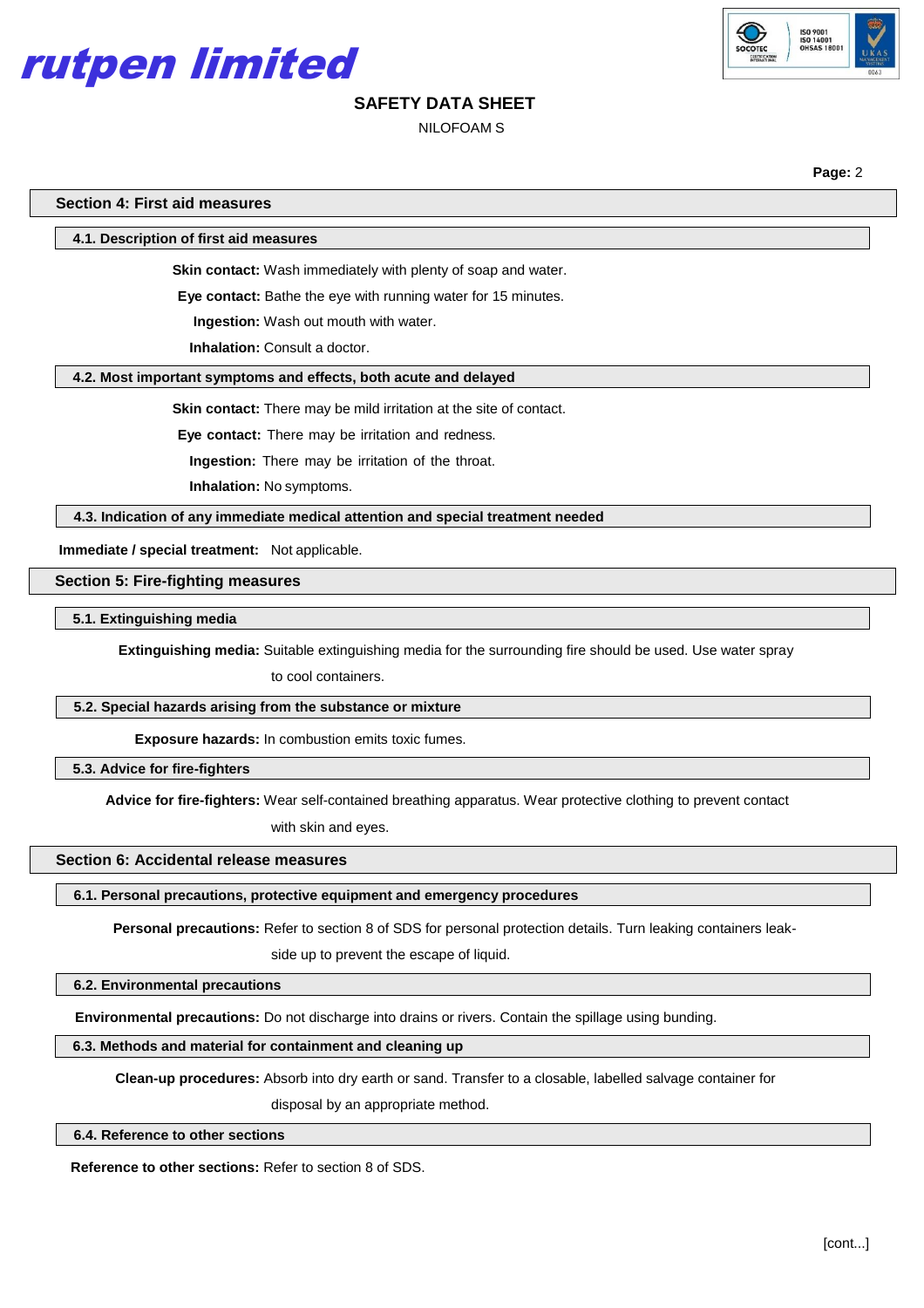

# ISO 9001<br>ISO 14001<br>OHSAS 18

# **SAFETY DATA SHEET**

NILOFOAM S

**Page:** 3

#### **Section 7: Handling and storage**

#### **7.1. Precautions for safe handling**

#### **7.2. Conditions for safe storage, including any incompatibilities**

**Storage conditions:** Store in a cool, well ventilated area. Keep container tightly closed.

#### **7.3. Specific end use(s)**

**Specific end use(s):** No data available.

# **Section 8: Exposure controls/personal protection**

**8.1. Control parameters**

**Workplace exposure limits:** No data available.

**DNEL/PNEC Values**

**DNEL / PNEC** No data available.

**8.2. Exposure controls**

**Respiratory protection:** Respiratory protection not required.

**Hand protection: Protective gloves.** 

**Eye protection:** Safety glasses. Ensure eye bath is to hand.

**Skin protection: Protective clothing.** 

**Section 9: Physical and chemical properties**

| 9.1. Information on basic physical and chemical properties |                                                         |                                                   |                                  |  |  |
|------------------------------------------------------------|---------------------------------------------------------|---------------------------------------------------|----------------------------------|--|--|
| <b>State: Liquid</b>                                       |                                                         |                                                   |                                  |  |  |
| <b>Colour: White</b>                                       |                                                         |                                                   |                                  |  |  |
|                                                            | <b>Odour:</b> Barely perceptible odour                  |                                                   |                                  |  |  |
|                                                            | <b>Evaporation rate:</b> No data available.             |                                                   |                                  |  |  |
|                                                            | <b>Oxidising: Non-oxidising (by EC criteria)</b>        |                                                   |                                  |  |  |
|                                                            | <b>Solubility in water:</b> Miscible in all proportions |                                                   |                                  |  |  |
| <b>Viscosity: Highly viscous</b>                           |                                                         |                                                   |                                  |  |  |
| Boiling point/range°C: No data available.                  |                                                         | <b>Melting point/range °C:</b> No data available. |                                  |  |  |
| <b>Flammability limits %: lower:</b> No data available.    |                                                         |                                                   | <b>upper:</b> No data available. |  |  |
|                                                            | <b>Flash point °C:</b> No data available.               | Part.coeff. n-octanol/water: No data available.   |                                  |  |  |
| Autoflammability <sup>°</sup> C: No data available.        |                                                         | Vapour pressure: No data available.               |                                  |  |  |
| Relative density: 1.0                                      |                                                         |                                                   | $pH:$ Approx. 7                  |  |  |
|                                                            | <b>VOC g/l:</b> No data available.                      |                                                   |                                  |  |  |
| $\sim$ $\sim$ $\sim$ $\sim$ $\sim$ $\sim$                  |                                                         |                                                   |                                  |  |  |

**9.2. Other information**

**Other information:** No data available.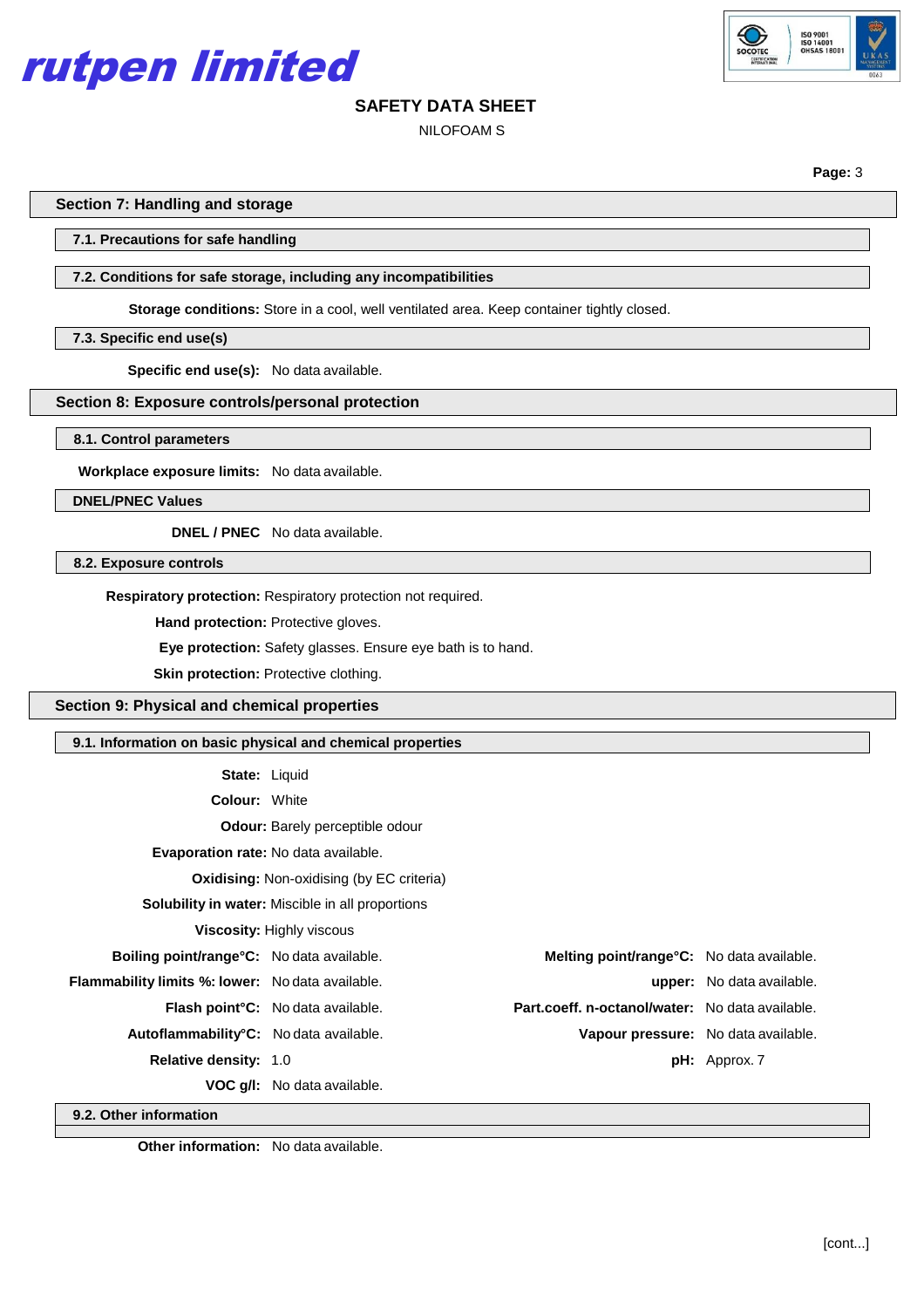



NILOFOAM S

**Page:** 4

**Section 10: Stability and reactivity**

**10.1. Reactivity**

**Reactivity:** Stable under recommended transport or storage conditions.

#### **10.2. Chemical stability**

**Chemical stability:** Stable under normal conditions.

#### **10.3. Possibility of hazardous reactions**

**Hazardous reactions:** Hazardous reactions will not occur under normal transport or storage conditions.

Decomposition may occur on exposure to conditions or materials listed below.

#### **10.4. Conditions to avoid**

**Conditions to avoid:** Heat.

**10.5. Incompatible materials**

**Materials to avoid:** Strong oxidising agents. Strong acids.

#### **10.6. Hazardous decomposition products**

**Haz. decomp. products:** In combustion emits toxic fumes.

#### **Section 11: Toxicological information**

#### **11.1. Information on toxicological effects**

**Toxicity values:** No data available.

#### **Symptoms / routes of exposure**

**Skin contact:** There may be mild irritation at the site of contact.

**Eye contact:** There may be irritation and redness.

**Ingestion:** There may be irritation of the throat.

**Inhalation:** No symptoms.

#### **Section 12: Ecological information**

**12.1. Toxicity**

**Ecotoxicity values:** No data available.

#### **12.2. Persistence and degradability**

#### **Persistence and degradability:** Biodegradable.

#### **12.3. Bioaccumulative potential**

**Bioaccumulative potential:** No bioaccumulation potential.

**12.4. Mobility in soil**

**Mobility: Readily absorbed into soil.**